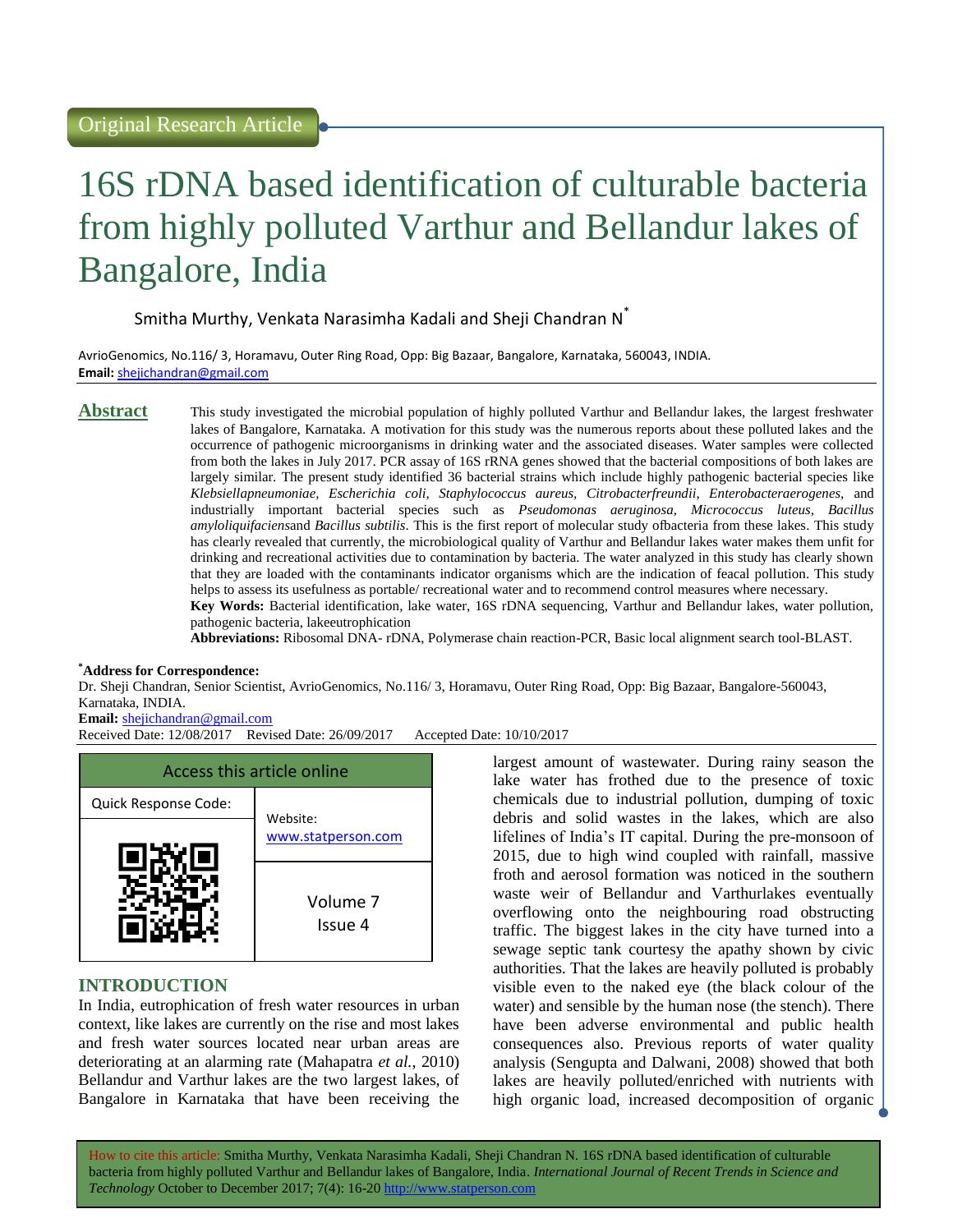matter, depletion of oxygen levels and macrophytes cover (Karnataka State Gazetteer, 1990). Nevertheless, several studies over several years have provided detailed information on the extent and nature of the degradation of the lake ecosystems. A motivation for this study was the numerous reports about the polluted lakes in Bangalore and the occurrence of pathogenic microorganisms in drinking water and the associated diseases. Since prokaryotes are a crucial group of organisms in the biosphere, the ecosystem function studies are largely based on bacterial communities. Therefore, bacterial community structure analysis should be a part of an integrated weight of evidence approach in pollution assessment. Several studies reported the ability of molecular techniques especially 16S rRNA gene sequencing to identify of pathogens directly from environmental samples makes a rapid identification tool and also to identify even new strains. Hence the aim of this study was to determine the bacterial communities of both Varthur and Bellandur lakes using 16S ribosomal DNA sequence analysis, with a view to assessing its usefulness as portable/ recreational water and to recommend control measures where necessary.

# **MATERIALS AND METHODS**

**Collection of Water Samples:** The water samples were collected during July 2017 from different sites of both the lakes in white plastic containers, which were previously rinsed with distilled water and sterilized by autoclaving. The samples were stored in a refrigerator at 4°C till further processing.

**Isolation of Bacteria:** Water samples obtained from different lakesites were serially diluted ten folds and then spread plate technique was followed for isolation of waterborne bacteria in the study, spreading 0.1ml inoculums from the serial dilution tubes on the Petri dishes containing Nutrient agar medium. The pH of the isolation medium was adjusted to 7.2 before sterilization. Two different techniques viz Serial dilution plate (Clesceri *et.al*., 1998) and Spread plate (Sharp and Lyles, 1969) were used for isolation of bacteria and the plates were incubated at a temperature of 37 °C for a period of 24 hours. After 24 hrs the colonies grown on the plates were subcultured to obtain a pure culture.

**Identification by sequencing of 16S rDNA:** Genomic DNA from the bacteria was isolated according to the protocol of Kumar et.al.[,2004.](http://onlinelibrary.wiley.com/doi/10.1111/jam.12431/full#jam12431-bib-0017) Amplification of 16S rDNA was performed on Master Cycler Gradient Thermal Cycler (G-Storm 2, UK), with universal primer set 16S (FP) (5′-AGA GTT TGA TCC TGG CTC AG- 3′) and 16S (RP) (5′-AAG GAG GTG ATC CAG CCG CA- 3′) (Stackebrandt and Goebel, [1994\)](http://onlinelibrary.wiley.com/doi/10.1111/jam.12431/full#jam12431-bib-0033) in 25 *μ*l of reaction mixture containing  $1X$  *Taq* buffer,  $100 \mu$  mol  $1^{-1}$  dNTPs

mix,  $3 \text{ mmol } l^{-1} \text{ MgCl}_2$ ,  $10 \mu g$  BSA,  $10 \text{ pMol}$  each primer, 0·5 U of *Taq* DNA polymerase and 50 ngof template DNA. The thermal cycling conditions consisted of an initial denaturation at 94°C for 2 min, 35 amplification cycles of 94°C for 1 min 10 s, 48°C for 30 s, 72°C for 2 min 10 s and a final polymerization step of 72°C for 6 min 10 s. The final PCR product was resolved in 2% agarose gel, excised and purified within house elution kit. The cycle sequencing reaction was performed with 20–30 ng of purified amplicon using the ABI PRISM BigDye Terminators v1·1 cycle sequencing kit according to the manufacturer's instruction (Applied Biosystems, Foster city, CA). The purified products were sequenced bidirectionally to obtain complete coverage of the gene. The sequences were edited, and compared with GenBank sequences by BLAST analysis and accession number assigned. Nucleotide sequence similarities were determined using the NCBI or EMBL databases, and sequence identity *vis-à-vis* the bacterial identity was established by closest match (Altschul et.al., [1990\)](http://onlinelibrary.wiley.com/doi/10.1111/jam.12431/full#jam12431-bib-0001).The 16s rDNA sequences were submitted in Gene Bank.

# **RESULTS**

Lake water samples were analysed between August and September 2017. A total of 82 bacterial pure colonies were obtained. Genomic DNA was isolated from the prominent 36 bacterial strains out of the 82 of the colonies analysed and 16S rDNA was amplified. A 1500bp amplicon obtained for each bacterial strain was sequenced. Details of GenBank accession numbers and the bacterial identity are as follows

| MF953247,                                                   | MF953251, MF953252,         |                                                                                                                                    | MF953253, |
|-------------------------------------------------------------|-----------------------------|------------------------------------------------------------------------------------------------------------------------------------|-----------|
| MF953254,                                                   |                             |                                                                                                                                    | MF953255, |
|                                                             | MF953255,MF953255,MF953256, |                                                                                                                                    | MF953257, |
| MF953258,                                                   | MF953259,                   | MF953260,                                                                                                                          | MF953278, |
| MF953279,                                                   | MF953261,                   | MF953263.                                                                                                                          | MF953264, |
| MF953265,                                                   | MF953266,                   | MF953267.                                                                                                                          | MF953268, |
| MF953269.                                                   | MF953270,                   | MF953271,                                                                                                                          | MF953272, |
|                                                             |                             | MF953273, MF953274, MF953277,                                                                                                      | MF953275, |
|                                                             |                             | MF953250, MF953249, MF953248, MF953276,                                                                                            |           |
| MF953280, MF953281, MF953282 and MF953262. Out              |                             |                                                                                                                                    |           |
| of 36 strains, 25 different species were identified and few |                             |                                                                                                                                    |           |
|                                                             |                             |                                                                                                                                    |           |
|                                                             |                             | showed identity of uncultured bacterial clones.                                                                                    |           |
|                                                             |                             |                                                                                                                                    |           |
|                                                             |                             |                                                                                                                                    |           |
|                                                             |                             | Aeromonasaquariorum,, Citrobacterfreundii,<br>Citrobacterfreundii, Klebsiella pneumonia,<br>Aeromonashydrophila, karomonasveronii, |           |
|                                                             |                             | Citrobacterfreundii, Aeromonasjandaei, Klebsiella                                                                                  |           |
|                                                             |                             | pneumonia, Enterobacterkobei, Aeromonascaviae,                                                                                     |           |
|                                                             |                             | Aeromonasveronii, Enterobacter cloacae, Escherichia                                                                                |           |
|                                                             |                             | coli, Enterobacter cloacae, Klebsiella pneumonia,                                                                                  |           |
|                                                             |                             |                                                                                                                                    |           |
|                                                             |                             | Aeromonasaquariorum, karomonasveronii,<br>Aeromonasaquariorum, Aeromonasenteropelogenes,                                           |           |
|                                                             |                             | Bacillus licheniformis, Bacillus subtilis,                                                                                         |           |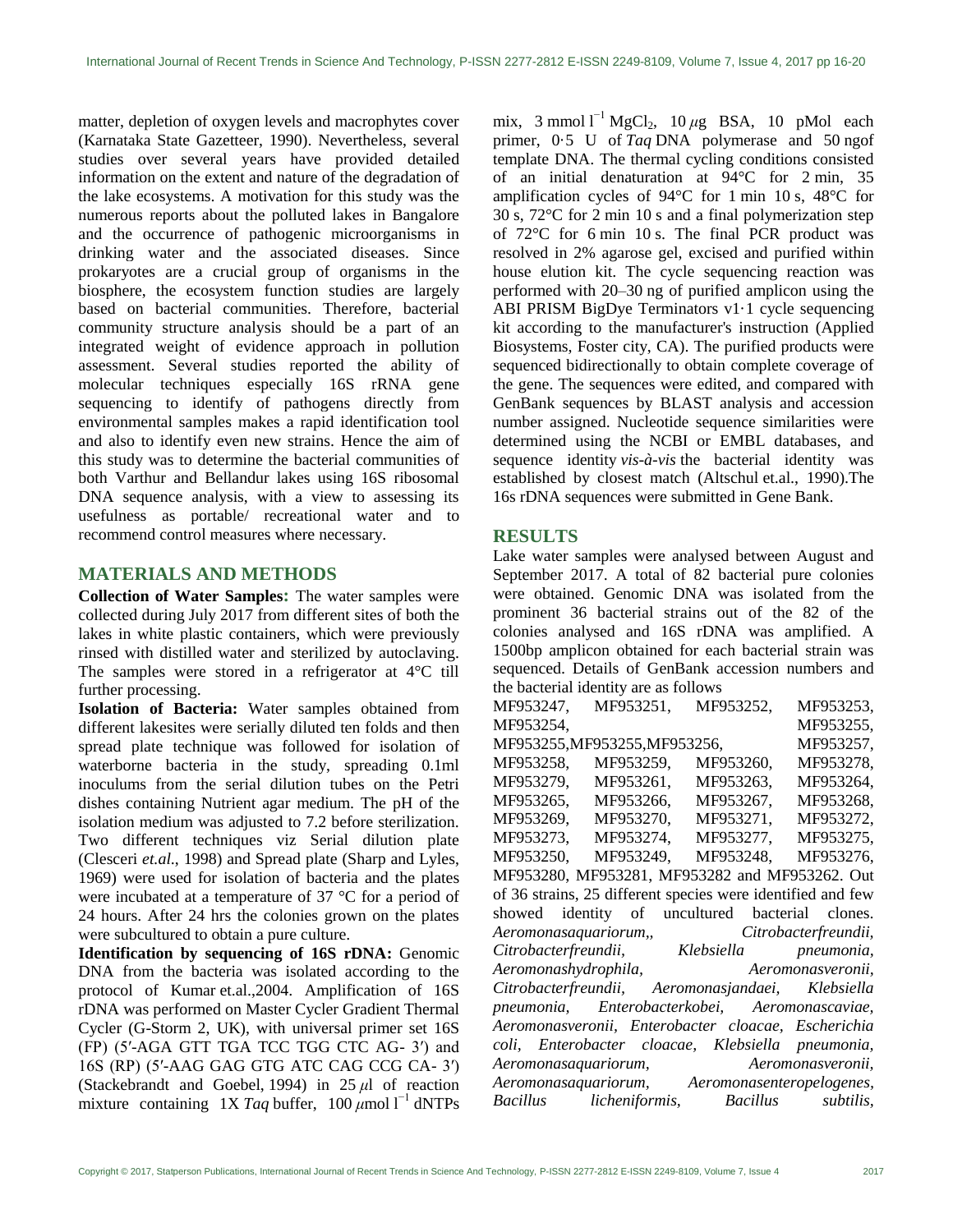*Aeromonasveronii, Aeromonasveronii, Escherichia coli, Pseudomonas sp., Pseudomonas sp., Aeromonashydrophila, Bacillus amyloliquefaciens, Aeromonasenteropelogenes,* Uncultured bacterium, Uncultured bacterium, Uncultured bacteriumand *Bacillus amyloliquefaciens*

#### **DISCUSSION**

Lakes have been playing an important role as water conservation structures in Karanataka since ages. These served as sources of water for people by capturing rainfall and surface runoff. These structures are a good source of water and have proved useful in dry arid regions of the state. However in the past few decades one has seen many of these structures becoming dysfunctional. The usefulness of these structures still holds good and there has been initiatives across the city for revival of such systems. Identification of physiochemical, biological parameters are very important for the revival process. The objective of this study was to identify the bacteria from highly polluted Bellandur and Varthur Lakes of Bangalore in Karanataka, India. In this study, we used 16S based molecular identification for lake water bacterial isolates. It is already reported that microorganisms often play a major role in determining the extent of the pollution (Higgins and Burns, 1975)and the usefulness of 16S rRNA gene sequencing as a tool in microbial identification was already reported by Drancoutet.al.,2000.This study demonstrated the occurrence of total coliforms, faecal coliforms, heterotrophic bacteria, and Aeromonas and Pseudomonas in water samples analysed which indicated the incidence of water contamination as some of these species are indicators of faecal contamination. The presence of pathogenic organisms that can pose severe health risks to consumers in general and immunecompromised individuals. This study also could find opportunistic pathogens that may harbour multiple drug resistance determinants pose significant health hazards to consumers, especially those whose immune systems are compromised. Few bacteria identified are bacteria (heterotrophic bacteria) are generally harmless; but some may harbour pathogenic features which may cause potential health risks to humans and animals. Thus, the concern that we report here is the high levels of heterotrophic bacteria from water sources, particularlyin Ballandurlake. Further studies should be conducted to assess about the antibiotic resistant strains and the potential risks associated with human consumption of this polluted water. It is also very important that findings revealed that highly polluted lakes are abundant in various types of bacteria among which, *E. coli* as well as *K. pneumoniae, C. freundii,*

#### *Aeromonasenteropelogene, Shigellasonnei*,

*Enterobacterhormaecheiand P. aeruginosa*were predominant and municipal wastes and faecal matter colud be the main source of pathogenic bacteria. Moreover, Gram-positive bacteria includes *Bacillus spp, Pseudomonas sp.* which are washed out from the soil and get their entry into the water bodies during heavy rain falls also belong to the allochthonous bacteria. The results present in table 1 revealed that the 16S identity of bacteria. The role of air in water contamination is significant in densely populated areas of cities. The developmental activities and occupancy in the area is exerting pressure on the water body. Surface water in urban water bodies almost always contains some degree of contamination. This is due to exposure to animals, humans, aquatic life, etc. In addition to this, variety of other human activities resulted in increasing the bacterial concentration of lake water. The current study showed the presence of the most abundant facultative anaerobes Enterococci and *Enterobacteriaceae in lake water samples*. The main *Enterobacteriaceae*genera obtained are *Escherichia*, *Citrobacter*, *Klebsiella*and *Shigella*. It is already reported that *Enterobacter cloacae* subsp. *cloacae*  (*E. cloacae*) occurs in the intestinal tracts of humans has been mostly isolated from sewage water and soil. *Citrobacterfreundii* is a member of the family *Enterobacteriaceae* and is often the cause of significant opportunistic infections and has also been associated with neonatal meningitis and brain abscess (Prince et.al., 1997). The mortality and morbidity rate of *Citrobacter* meningitis is unacceptably high. The fatality rate associated with neonatal meningitis is 25 to 50%; moreover, serious neurological sequelae result in 75% of survivors. The other identified bacteria, *Klebsiellapneumoniae* is an uncommon cause of community-acquired pneumonia except in alcoholics. Klebsiella may mimic pulmonary reactivation tuberculosis because it presents with hemoptysis and cavitating lesions. *Klebsiellapneumoniae* is a difficult infection to treat because of the organism's thick capsule. Perhaps, *Aeromonas*is the most prominent pathogen that can infect fish. Many *Aeromonas* species are responsible for several fish diseases including *A. hydrophilla.* Pathogenic bacteria cause an enormous economic loss to fisheries. They don't only cause mortality and cytotoxicity but also create uselessness of live fish as they are responsible for spots, lesions and scale loss on the infected ones. (Saikot*et al.*, 2013).Shigellosis, caused by members of the bacterial genus *Shigella*, is a severe and occasionally life-threatening diarrheal infection. Worldwide, *Shigella* spp. are the most common cause of acute, bloody diarrhea (dysentery) and are responsible for a significant proportion of the burden of morbidity and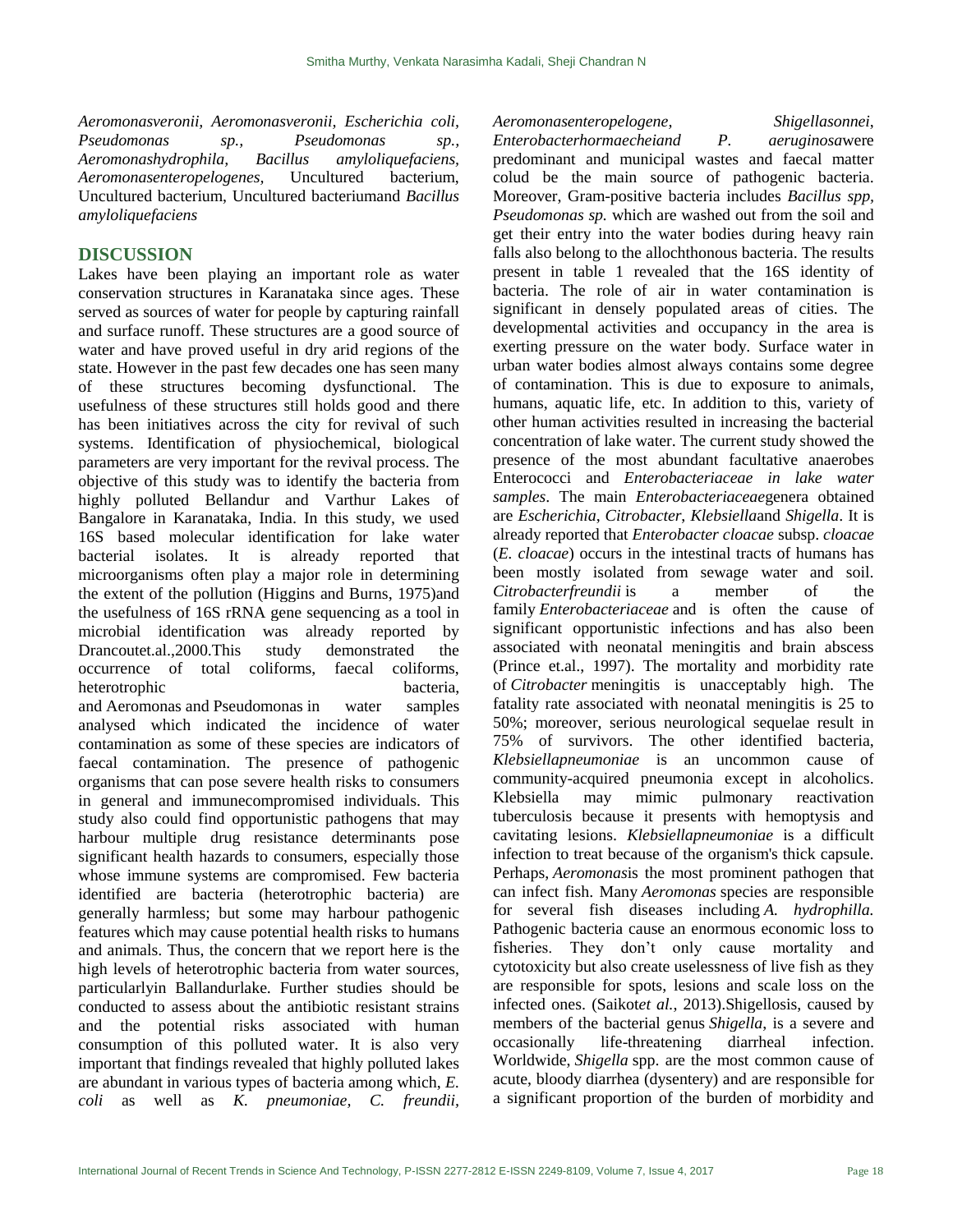mortality associated with diarrheal disease. Finally, *Aeromonasenteropelogenes* is a [Gram-negative,](https://en.wikipedia.org/wiki/Gram-negative) motile [bacterium](https://en.wikipedia.org/wiki/Bacterium) of the genus *[Aeromonas](https://en.wikipedia.org/wiki/Aeromonas)* isolated from human stool in [Varanasi,](https://en.wikipedia.org/wiki/Varanasi) in [India.](https://en.wikipedia.org/wiki/India) Today, the genus *Aeromonas* is regarded not only as an important disease-causing pathogen of fish and other cold-blooded species but also as the etiologic agent responsible for a variety of infectious complications in both immunocompetent and immunocompromised persons. San Joaquin and Pickett, 1988 observed several complications related to Aeromonas intestinal infection. These included Gram-negative bacteremia, intussusception, internal hernia strangulation, hemolytic uremic syndrome and failure to thrive in patients with chronic diarrhea. Microbiology laboratories and research centers are encouraged to look for these organisms in clinical, food and water sources to attain a better understanding of the public health risks from these organisms in Arab countries. The organisms have been reported from diarrheal children, patients with choleralike diarrhea, an outbreak of acute gastroenteritis and from different types of animals, foods and water source in several Arab countries in the Middle East (Ghenghesh *et.al*., 2015) and North Africa with predominance of *A. hydrophila, A. caviae and A. sobria*. Other important bacterial strains identified are members of Bacillus sp. *Bacillus licheniformis* and *Bacillus amyloliquefaciens*, organisms with great industrial potential and extensively used as genetically-manipulated microbes in industrial applications for substances such as enzymes, and antibiotics. Besides their economic importance, *B. licheniformis* is increasingly recognized as a human pathogen and causes serious infections, mainly in immunocompromised patients.

# **CONCLUSION**

This study has clearly revealed that currently, the microbiological quality of Varthur and Bellandur lakes water makes them unfit for drinking and recreational activities due to contamination by bacteria. The water analyzed in this study has clearly shown that they are loaded with the contaminants indicator organisms which are the indication of feacal pollution and seem to have seeped into the water body via human activities and agricultural runoff. The bacteria identified in this study are known to present in all sorts of environment of human involvement, majority of them are pathogenic to human as well as animals and fishes. This is the first report of molecular identification of lake water using 16S rRNA gene sequences. This study reveals need of serious control activities around the lake to prevent microbial as well as harmful chemical contaminants which have public health implications. This study also suggests routine water quality survey and monitoring programs to estimate the pollution level, rate at which additional pollutants are getting added and the causes of pollution. It is concluded here that environmental status of these lakes with respect to microbial pollution is continuing to be deteriorated. The presence of pathogens such as *E. coli* in these lakes underpins the failure of the restoration efforts and especially the ineffectual operations of the wastewater treatment plants. It must be noted here that both lakes are important stop-over sanctuary for thousands of migratory bird species. The results of the present study also help the general public to be aware on dangers of contaminated water as well as prevention of indiscriminate dumping of domestic and industrial wastes into the lake. But until those implements, the city of lakes will soon be a history.

#### **REFERENCES**

- 1. Altschul, S.F., Gish, W., Miller, W., Myers, E.W. and Lipman, D.J. 1990. Basic alignment search tool. J MolBiol: 215: 403–410
- 2. Clesceri, L.S., Greenberg, A.E. and Eaton, A.D. 1998. Standard Methods for the Examination of Water and Wastewater, 20th edn Baltimore, MA: American Public Health Association, American Water Works Association, Water Environmental Federation.
- 3. Drancourt, M., C. Bollet, R. Carlioz, R. Martelin, J. P. Gayral, and D. Raoult. 2000. 16S ribosomal DNA sequence analysis of a large collection of environmental and clinical unidentifiable bacterial isolates. J. Clin. Microbiol. 38:3623-3630.
- 4. Forhad Karim Saikot, Rashed Zaman and M. Khalequzzaman. 2013. Pathogenecity Test of Aeromonas Isolated from Motile Aeromonas Septicemia (MAS) Infected Nile Tilapia on Some Freshwater Fish. Science International 1 (9): 325-329, 2013
- 5. Government of Karnataka, (1990). Karnataka State Gazetteer: Lotus Printers, Bangalore. pp. 970: 16, 215.
- 6. Higgins, I. J. and. BURNS, R. G. 1975.The Chemistry and Microbiology of Pollution.VIII, 248 S., 130 Abb., 46 Tab. London–New York–San Francisco 1975: Academic Press.
- 7. Kumar, A., Sarma, Y.R. and Anandaraj, M. (2004) Evaluation genetic diversity of Ralstoniasolanacearum causing bacterial wilt of ginger using Rep-PCR and RFLP-PCR. CurrSci 87: 1555–1561
- 8. Mahapatra, D. M., Chanakya, H. N. and Ramachandra, T. V. VARTHUR LAKE: PAST, PRESENT AND FUTURE. Lake 2010: Wetlands, Biodiversity and Climate Change, 22nd-24th December 2010
- 9. Prince, S. E., Dominger, K. A., Cunha, B. A., Klein, N.C. 1997[.Klebsiellapneumoniae pneumonia.H](https://www.ncbi.nlm.nih.gov/pubmed/9315470)eart Lung: 26(5): 413-7
- 10. San Joaquin, V.H. and Pickett,D.A. 1988. Aeromonasassociated gastroenteritis in children, Pediatr. Infect. Dis.  $J$ .: (7) 53.
- 11. Sengupta, M. and Dalwani, R. 2008. Determination of water quality index and sustainability of an urban water body in Shimoga town, Kornataka, Proceedings of Taal 2007: The 12th World Lake Conference: 342-346